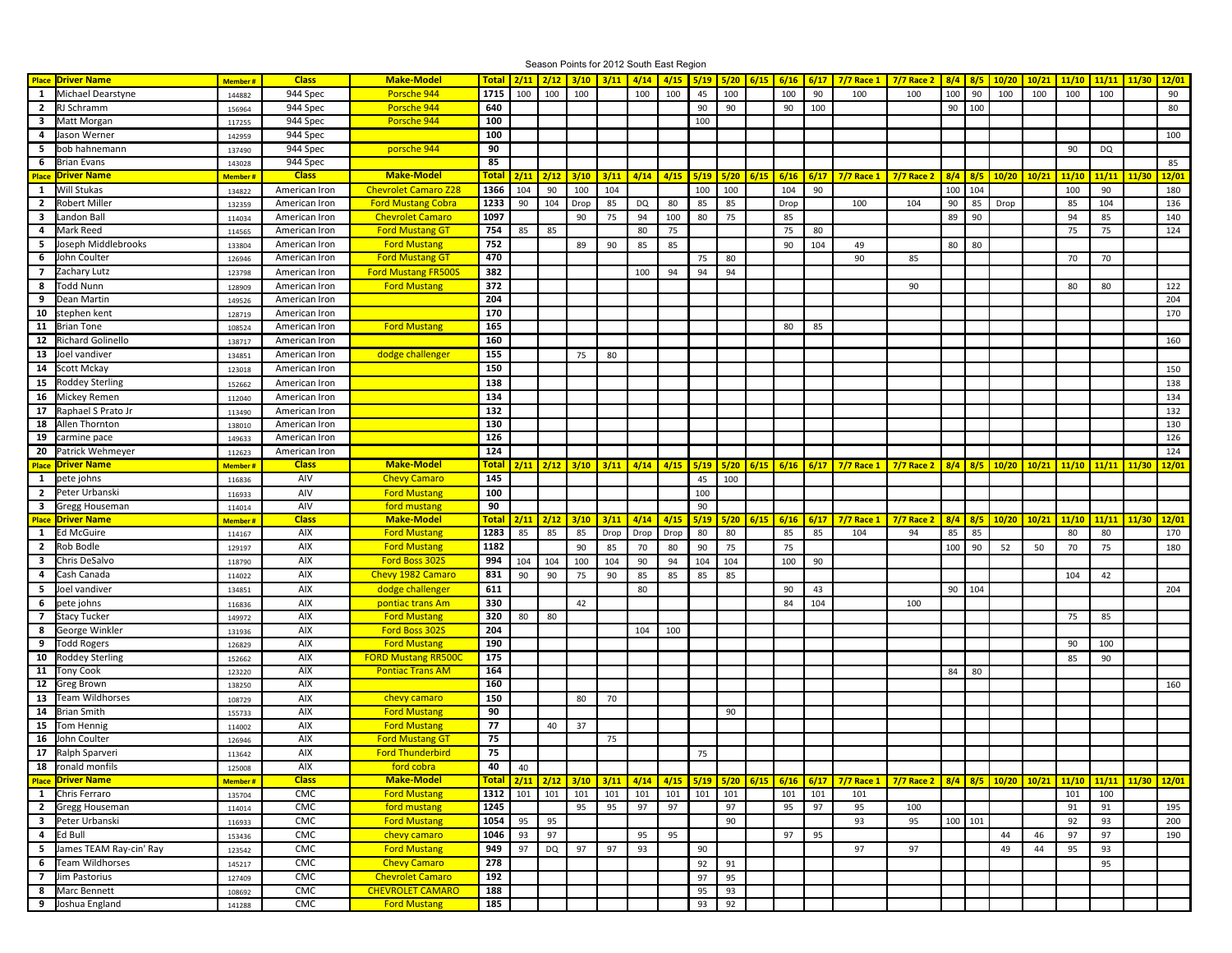|                          | 10 Patrick Roof                 |                | CMC            | <b>Ford Mustang</b>           | 184          |      |                      |      |      |      | 91          |             |        |    |                                                                                                                                |                   |     |     |       |       | 93            |       |          |               |
|--------------------------|---------------------------------|----------------|----------------|-------------------------------|--------------|------|----------------------|------|------|------|-------------|-------------|--------|----|--------------------------------------------------------------------------------------------------------------------------------|-------------------|-----|-----|-------|-------|---------------|-------|----------|---------------|
| 11                       |                                 | 145324         |                | <b>Ford Mustang</b>           | 93           |      |                      |      |      |      |             |             |        |    |                                                                                                                                |                   |     |     |       |       |               |       |          |               |
|                          | Brian Thompson                  | 108524         | CMC            |                               |              |      |                      |      |      |      |             |             |        | 93 |                                                                                                                                |                   |     |     |       |       |               |       |          |               |
|                          | 12 Tim Sosebee                  | 133669         | CMC            | <b>Chevy Camaro</b>           | 92           |      |                      |      |      |      |             |             |        |    | 92                                                                                                                             |                   |     |     |       |       |               |       |          |               |
|                          | <b>Place Driver Name</b>        | Member#        | <b>Class</b>   | <b>Make-Model</b>             | <b>Total</b> |      | $2/11$ $2/12$ $3/10$ | 3/11 | 4/14 | 4/15 | 5/19        | $5/20$ 6/15 |        |    | 6/16 6/17 7/7 Race 1 7/7 Race 2 8/4 8/5 10/20                                                                                  |                   |     |     |       | 10/21 | 11/10         | 11/11 |          | $11/30$ 12/01 |
| $\mathbf{1}$             | Donald Clifford                 | 140219         | E <sub>0</sub> |                               | 200          |      |                      |      |      |      |             |             |        |    |                                                                                                                                |                   |     |     |       |       |               |       | 200      |               |
| $\overline{2}$           | Fandango Racing, Inc.           | 110834         | E <sub>0</sub> | <b>BMWM3</b>                  | 180          |      |                      |      |      |      |             |             | 100    |    |                                                                                                                                |                   |     |     |       |       |               |       | 80       |               |
| $\overline{\mathbf{3}}$  | Peter Crosby                    | 131936         | E <sub>0</sub> |                               | 100          |      |                      |      |      |      |             |             |        |    |                                                                                                                                |                   |     |     |       |       |               |       | 100      |               |
| $\overline{4}$           | Cawley Motorsports              | 123675         | E <sub>0</sub> | <b>2002 BMW M3</b>            | 90           |      |                      |      |      |      |             |             | 90     |    |                                                                                                                                |                   |     |     |       |       |               |       |          |               |
| 5                        | Jay Andrew                      | 112040         | E <sub>0</sub> |                               | 50           |      |                      |      |      |      |             |             |        |    |                                                                                                                                |                   |     |     |       |       |               |       | 50       |               |
| 6                        | Patrick Wehmeyer                | 123228         | E <sub>0</sub> |                               | 50           |      |                      |      |      |      |             |             |        |    |                                                                                                                                |                   |     |     |       |       |               |       | 50       |               |
| $\overline{7}$           | Roddey Sterling                 | 152662         | E <sub>0</sub> |                               | 50           |      |                      |      |      |      |             |             |        |    |                                                                                                                                |                   |     |     |       |       |               |       | 50       |               |
| 8                        | Greg Vannucci                   |                | E <sub>0</sub> |                               | 50           |      |                      |      |      |      |             |             |        |    |                                                                                                                                |                   |     |     |       |       |               |       | 50       |               |
|                          |                                 | 143034         |                |                               |              |      |                      |      |      |      |             |             |        |    |                                                                                                                                |                   |     |     |       |       |               |       |          |               |
| 9                        | Ron Rigdon                      | 129071         | E <sub>0</sub> |                               | 50           |      |                      |      |      |      |             |             |        |    |                                                                                                                                |                   |     |     |       |       |               |       | 50       |               |
| 10                       | Dan Long                        | 114047         | E <sub>0</sub> |                               | 50           |      |                      |      |      |      |             |             |        |    |                                                                                                                                |                   |     |     |       |       |               |       | 50       |               |
| 11                       | PTA-Holes                       | 134729         | E <sub>0</sub> | 1999 Chevrolet Corvette       | 45           |      |                      |      |      |      |             |             | 45     |    |                                                                                                                                |                   |     |     |       |       |               |       |          |               |
| 12                       | Team Extreme                    | 136838         | E <sub>0</sub> | 1999 Chevy Corvette           | 45           |      |                      |      |      |      |             |             | 45     |    |                                                                                                                                |                   |     |     |       |       |               |       |          |               |
| 13                       | Rapid RX Racing                 | 139931         | E <sub>0</sub> | <b>1987 Porsche 944</b>       | 45           |      |                      |      |      |      |             |             | 45     |    |                                                                                                                                |                   |     |     |       |       |               |       |          |               |
|                          | <b>Place Driver Name</b>        | Member#        | <b>Class</b>   | <b>Make-Model</b>             | <b>Total</b> |      | $2/11$ $2/12$ $3/10$ | 3/11 | 4/14 | 4/15 | $5/19$ 5/20 |             | 6/15   |    | 6/16 6/17 7/7 Race 1 7/7 Race 2 8/4 8/5                                                                                        |                   |     |     | 10/20 | 10/21 | 11/10         | 11/11 |          | $11/30$ 12/01 |
| $\mathbf{1}$             | Charles Putman                  | 158101         | E <sub>1</sub> |                               | 200          |      |                      |      |      |      |             |             |        |    |                                                                                                                                |                   |     |     |       |       |               |       | 200      |               |
| $\overline{2}$           | <b>Bill Stewart</b>             | 131883         | E <sub>1</sub> |                               | 180          |      |                      |      |      |      |             |             |        |    |                                                                                                                                |                   |     |     |       |       |               |       | 180      |               |
| $\overline{\mathbf{3}}$  | R L Mitchell                    | 119049         | E1             |                               | 170          |      |                      |      |      |      |             |             |        |    |                                                                                                                                |                   |     |     |       |       |               |       | 170      |               |
| 4                        | T&H Racing                      | 132043         | E <sub>1</sub> | 1991 Porsche 944 S2           | 100          |      |                      |      |      |      |             |             | 100    |    |                                                                                                                                |                   |     |     |       |       |               |       |          |               |
| $5^{\circ}$              | Roger Burdette                  | 155278         | E <sub>1</sub> |                               | 100          |      |                      |      |      |      |             |             |        |    |                                                                                                                                |                   |     |     |       |       |               |       | 100      |               |
| 6                        | 9k Racing                       | 118974         | E <sub>1</sub> | 2001 Honda S2000              | 90           |      |                      |      |      |      |             |             | 90     |    |                                                                                                                                |                   |     |     |       |       |               |       |          |               |
| $\overline{7}$           | Tone Motorsports                | 136584         | E1             | 1991 Porsche 944              | 85           |      |                      |      |      |      |             |             | 85     |    |                                                                                                                                |                   |     |     |       |       |               |       |          |               |
| 8                        | <b>WT Clawson</b>               |                | E <sub>1</sub> |                               | 45           |      |                      |      |      |      |             |             |        |    |                                                                                                                                |                   |     |     |       |       |               |       | 45       |               |
|                          |                                 | 160074         | <b>Class</b>   | <b>Make-Model</b>             |              |      |                      |      |      |      |             |             |        |    | 6/16 6/17 7/7 Race 1 7/7 Race 2 8/4 8/5 10/20                                                                                  |                   |     |     |       |       |               |       |          |               |
|                          | <b>Place Driver Name</b>        | <b>Member#</b> |                |                               | <b>Total</b> |      | $2/11$ $2/12$ $3/10$ | 3/11 | 4/14 | 4/15 | $5/19$ 5/20 |             | $6/15$ |    |                                                                                                                                |                   |     |     |       |       | $10/21$ 11/10 | 11/11 |          | $11/30$ 12/01 |
| $\mathbf{1}$             | Sneed Speed                     | 128490         | E <sub>2</sub> | <b>BMW</b>                    | 100          |      |                      |      |      |      |             |             | 100    |    |                                                                                                                                |                   |     |     |       |       |               |       |          |               |
| $\overline{2}$           | Sarah Cattaneo                  | 128071         | E <sub>2</sub> |                               | 100          |      |                      |      |      |      |             |             |        |    |                                                                                                                                |                   |     |     |       |       |               |       | 100      |               |
| $\overline{\mathbf{3}}$  | <b>Eckert Racing</b>            | 146303         | E <sub>2</sub> | <b>Legends 37 Chevy Sedan</b> | 50           |      |                      |      |      |      |             |             | 50     |    |                                                                                                                                |                   |     |     |       |       |               |       |          |               |
| 4                        | Grant Freeman LLC               | 120146         | E <sub>2</sub> | <b>1983 Porsche 944</b>       | 50           |      |                      |      |      |      |             |             | 50     |    |                                                                                                                                |                   |     |     |       |       |               |       |          |               |
|                          |                                 |                |                |                               |              |      |                      |      |      |      |             |             |        |    |                                                                                                                                |                   |     |     |       |       |               |       |          |               |
|                          | <b>Place Driver Name</b>        | <b>Member#</b> | <b>Class</b>   | <b>Make-Model</b>             | <b>Total</b> | 2/11 | $2/12$ 3/10          | 3/11 | 4/14 | 4/15 | 5/19        | 5/20        | 6/15   |    | $6/16$ 6/17 7/7 Race 1                                                                                                         | <b>7/7 Race 2</b> | 8/4 | 8/5 | 10/20 | 10/21 | 11/10         | 11/11 |          | $11/30$ 12/01 |
| $\mathbf{1}$             | <b>OPM</b> Autosports           | 120011         | E <sub>3</sub> | 1999 Mazda Miata              | 290          |      |                      |      |      |      |             |             | 90     |    |                                                                                                                                |                   |     |     |       |       |               |       | 200      |               |
| $\overline{2}$           | Cawley Motorsports              | 143007         | E <sub>3</sub> | <b>Mazda Miata</b>            | 223          |      |                      |      |      |      |             |             | 85     |    |                                                                                                                                |                   |     |     |       |       |               |       | 138      |               |
| $\overline{\mathbf{3}}$  | Keith May                       | 118974         | E <sub>3</sub> |                               | 160          |      |                      |      |      |      |             |             |        |    |                                                                                                                                |                   |     |     |       |       |               |       | 160      |               |
| $\overline{a}$           |                                 |                |                |                               |              |      |                      |      |      |      |             |             |        |    |                                                                                                                                |                   |     |     |       |       |               |       |          |               |
|                          | Walsh Lako Racing               | 125967         | E3             | 1990 BMW 325                  | 100          |      |                      |      |      |      |             |             | 100    |    |                                                                                                                                |                   |     |     |       |       |               |       |          |               |
| 5                        | Andrew Zimmerman                | 110704         | E3             |                               | 90           |      |                      |      |      |      |             |             |        |    |                                                                                                                                |                   |     |     |       |       |               |       | 90       |               |
| 6                        | Fred Switzer                    | 135796         | E3             |                               | 85           |      |                      |      |      |      |             |             |        |    |                                                                                                                                |                   |     |     |       |       |               |       | 85       |               |
| $\overline{7}$           | Jared Stoops                    | 148479         | E3             |                               | 75           |      |                      |      |      |      |             |             |        |    |                                                                                                                                |                   |     |     |       |       |               |       | 75       |               |
| 8                        | MICHAEL DAVERO                  | 120983         | E <sub>3</sub> |                               | 70           |      |                      |      |      |      |             |             |        |    |                                                                                                                                |                   |     |     |       |       |               |       | 70       |               |
| 9                        | Tom Roberts                     | 133865         | E <sub>3</sub> |                               | 68           |      |                      |      |      |      |             |             |        |    |                                                                                                                                |                   |     |     |       |       |               |       | 68       |               |
| 10                       | John Mock                       | 137490         | E <sub>3</sub> |                               | 67           |      |                      |      |      |      |             |             |        |    |                                                                                                                                |                   |     |     |       |       |               |       | 67       |               |
| 11                       | Darrel Hamilton                 | 136579         | E <sub>3</sub> |                               | 66           |      |                      |      |      |      |             |             |        |    |                                                                                                                                |                   |     |     |       |       |               |       | 66       |               |
| 12                       | Chris Arbuckle                  | 146765         | E <sub>3</sub> |                               | 65           |      |                      |      |      |      |             |             |        |    |                                                                                                                                |                   |     |     |       |       |               |       | 65       |               |
| 13                       | Randy Suddreth                  | 119415         | E <sub>3</sub> |                               | 64           |      |                      |      |      |      |             |             |        |    |                                                                                                                                |                   |     |     |       |       |               |       | 64       |               |
| 14                       | Jim Pantas                      | 108729         | E <sub>3</sub> |                               | 63           |      |                      |      |      |      |             |             |        |    |                                                                                                                                |                   |     |     |       |       |               |       | 63       |               |
| 15                       | <b>Rob Hall</b>                 | 111545         | E <sub>3</sub> |                               | 62           |      |                      |      |      |      |             |             |        |    |                                                                                                                                |                   |     |     |       |       |               |       | 62       |               |
| 16                       | Trackvids Racing4vets           | 157766         | E <sub>3</sub> | 1989 BMW 325i                 | 43           |      |                      |      |      |      |             |             | 43     |    |                                                                                                                                |                   |     |     |       |       |               |       |          |               |
| 17                       | <b>Hunt Racing</b>              | 112416         | E <sub>3</sub> | 1990 BMW 325i                 | 43           |      |                      |      |      |      |             |             | 43     |    |                                                                                                                                |                   |     |     |       |       |               |       |          |               |
| 18                       | Team Pink Panther               | 145217         | E <sub>3</sub> | <b>BMW 325i</b>               | 43           |      |                      |      |      |      |             |             | 43     |    |                                                                                                                                |                   |     |     |       |       |               |       |          |               |
|                          | <b>Place Driver Name</b>        | <b>Member#</b> | <b>Class</b>   | <b>Make-Model</b>             |              |      |                      |      |      |      |             |             |        |    | Total 2/11 2/12 3/10 3/11 4/14 4/15 5/19 5/20 6/15 6/16 6/17 7/7 Race 1 7/7 Race 2 8/4 8/5 10/20 10/21 11/10 11/11 11/30 12/01 |                   |     |     |       |       |               |       |          |               |
|                          | 1 Chris Smith Racing            | 158126         | ES             | 2007 Mazda MX5                | 100          |      |                      |      |      |      |             |             | 100    |    |                                                                                                                                |                   |     |     |       |       |               |       |          |               |
|                          | 2 Joe Koenig                    | 142365         | ES             |                               | 100          |      |                      |      |      |      |             |             |        |    |                                                                                                                                |                   |     |     |       |       |               |       | 100      |               |
|                          |                                 |                |                |                               |              |      |                      |      |      |      |             |             |        |    |                                                                                                                                |                   |     |     |       |       |               |       |          |               |
|                          | 3 David Pahl                    | 142877         | ES             |                               | 100          |      |                      |      |      |      |             |             |        |    |                                                                                                                                |                   |     |     |       |       |               |       | 100      |               |
| $\overline{a}$           | Dekek Oxford                    | 157997         | ES             | 2002 Porsche Boxster          | 90           |      |                      |      |      |      |             |             | 90     |    |                                                                                                                                |                   |     |     |       |       |               |       |          |               |
| $\overline{\phantom{0}}$ | Rob Leopard                     | 142192         | ES             |                               | 90           |      |                      |      |      |      |             |             |        |    |                                                                                                                                |                   |     |     |       |       |               |       | 90       |               |
| 6                        | NADD Racing                     | 144600         | ES             | 1993 Mazda RX7                | 85           |      |                      |      |      |      |             |             | 85     |    |                                                                                                                                |                   |     |     |       |       |               |       |          |               |
| $\overline{7}$           | Chris Durbin                    | 122927         | ES             |                               | 85           |      |                      |      |      |      |             |             |        |    |                                                                                                                                |                   |     |     |       |       |               |       | 85       |               |
| 8                        | Chris Smith Motorsports         | 158101         | ES             | 2007 Mazda MX5                | 80           |      |                      |      |      |      |             |             | 80     |    |                                                                                                                                |                   |     |     |       |       |               |       |          |               |
| 9                        | Richard Golinello               | 138717         | ES             |                               | 43           |      |                      |      |      |      |             |             |        |    |                                                                                                                                |                   |     |     |       |       |               |       | 43       |               |
| 10                       | Michael Skeen<br>11 Song-Yih Tu | 160040         | ES<br>ES       |                               | 43<br>43     |      |                      |      |      |      |             |             |        |    |                                                                                                                                |                   |     |     |       |       |               |       | 43<br>43 |               |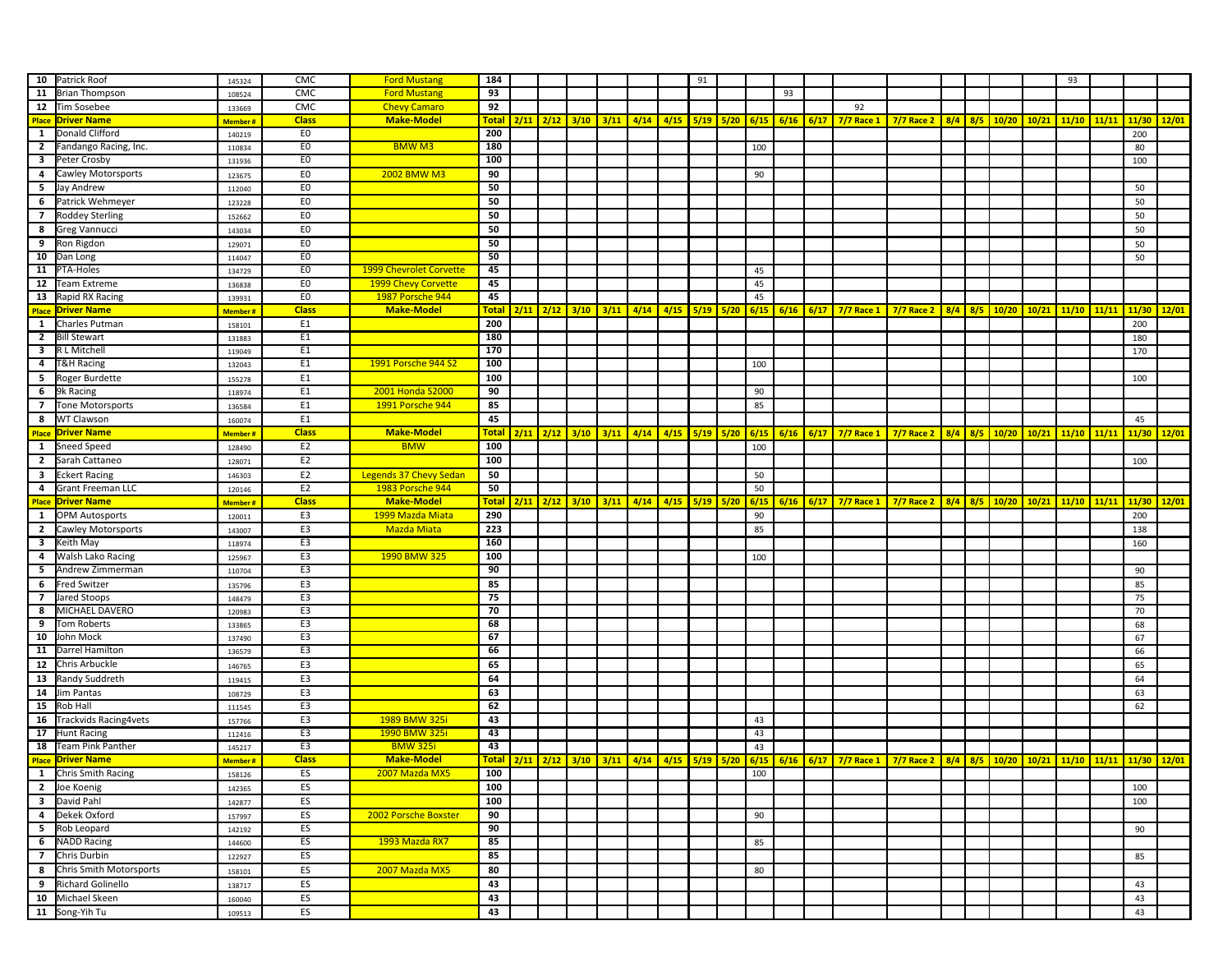Season Points for 2012 South East Region

|                         | 12 Brad Daugherty        | 143450  | ES           |                                   | 43           |                |                      |                            |      |                                                   |                 |             |      |             |             |      |                      |                   |           |          |       |       |               |               | 43    |       |
|-------------------------|--------------------------|---------|--------------|-----------------------------------|--------------|----------------|----------------------|----------------------------|------|---------------------------------------------------|-----------------|-------------|------|-------------|-------------|------|----------------------|-------------------|-----------|----------|-------|-------|---------------|---------------|-------|-------|
| 13                      | <b>Whitt Staples</b>     | 133905  | ES           |                                   | 43           |                |                      |                            |      |                                                   |                 |             |      |             |             |      |                      |                   |           |          |       |       |               |               | 43    |       |
| 14                      | Tony Cook                | 123220  | ES           |                                   | 43           |                |                      |                            |      |                                                   |                 |             |      |             |             |      |                      |                   |           |          |       |       |               |               | 43    |       |
| 15                      | Tom Lavell               | 126981  | ES           | <b>Ford Factory Five Cobra</b>    | 40           |                |                      |                            |      |                                                   |                 |             |      | 40          |             |      |                      |                   |           |          |       |       |               |               |       |       |
| 16                      | Scott McKay              | 123018  | ES           | 1965 FF Cobra                     | 40           |                |                      |                            |      |                                                   |                 |             |      | 40          |             |      |                      |                   |           |          |       |       |               |               |       |       |
| 17                      | Kevin Mewborn            | 135338  | ES           | 2012 600 Ra Thunder               | 40           |                |                      |                            |      |                                                   |                 |             |      | 40          |             |      |                      |                   |           |          |       |       |               |               |       |       |
| 18                      | <b>Andrew Switlyk</b>    |         | ES           | 1995 Mazda Miata                  | 40           |                |                      |                            |      |                                                   |                 |             |      |             |             |      |                      |                   |           |          |       |       |               |               |       |       |
|                         |                          | 127075  |              |                                   |              |                |                      |                            |      |                                                   |                 |             |      | 40          |             |      |                      |                   |           |          |       |       |               |               |       |       |
| Place                   | <b>Driver Name</b>       | Member# | <b>Class</b> | <b>Make-Model</b>                 | <b>Total</b> |                |                      | $2/11$ $2/12$ $3/10$       | 3/11 | 4/14                                              | 4/15            | 5/19        | 5/20 | 6/15        |             |      | 6/16 6/17 7/7 Race 1 | $7/7$ Race 2      | $8/4$ 8/5 |          | 10/20 |       | $10/21$ 11/10 | 11/11         | 11/30 | 12/01 |
| $\mathbf{1}$            | Lee Barnard              | 127616  | ESR          | <u> ???</u>                       | 100          |                |                      |                            |      |                                                   |                 |             |      | 100         |             |      |                      |                   |           |          |       |       |               |               |       |       |
| $\overline{2}$          | Owen Trinkler            | 137004  | ESR          |                                   | 100          |                |                      |                            |      |                                                   |                 |             |      |             |             |      |                      |                   |           |          |       |       |               |               | 100   |       |
|                         | <b>3</b> POS Motorsports | 109513  | ESR          | 2008 Thunder Roadster             | 90           |                |                      |                            |      |                                                   |                 |             |      | 90          |             |      |                      |                   |           |          |       |       |               |               |       |       |
|                         | <b>Place Driver Name</b> | Member# | <b>Class</b> | <b>Make-Model</b>                 | <b>Total</b> |                |                      | $2/11$ $2/12$ $3/10$       | 3/11 | 4/14                                              | 4/15            | 5/19        | 5/20 | 6/15        | $6/16$ 6/17 |      | $7/7$ Race 1         | <b>7/7 Race 2</b> | $8/4$ 8/5 |          | 10/20 |       | $10/21$ 11/10 | 11/11         | 11/30 | 12/01 |
|                         | 1 Marty Howard           | 127905  | FFR          | <b>Factory Five Challenge</b>     | 355          |                |                      |                            |      |                                                   |                 | 100         | 100  |             | 75          | 80   |                      |                   |           |          |       |       |               |               |       |       |
| $2^{\circ}$             | <b>Tom Lavell</b>        | blue    | FFR          | <b>Ford Factory Five Cobra</b>    | 200          |                |                      |                            |      |                                                   |                 |             |      |             |             |      | 100                  | 100               |           |          |       |       |               |               |       |       |
| 3                       | Paul Kaiser              | 119357  | FFR          | <b>FFR Cobra</b>                  | 185          |                |                      |                            |      |                                                   |                 |             |      |             | 85          | 100  |                      |                   |           |          |       |       |               |               |       |       |
| 4                       | Jim Schenck              | 111486  | FFR          | <b>Factory Five Challenge Car</b> | 180          |                |                      |                            |      |                                                   |                 |             |      |             | 90          | 90   |                      |                   |           |          |       |       |               |               |       |       |
|                         |                          |         | FFR          |                                   | 180          |                |                      |                            |      |                                                   |                 |             |      |             |             |      |                      |                   |           |          |       |       |               |               |       |       |
| 5                       | Lars Latstrom            | 110016  |              |                                   |              |                |                      |                            |      |                                                   |                 | 90          | 90   |             |             |      |                      |                   |           |          |       |       |               |               |       |       |
| 6                       | <b>Tom Lavell</b>        | 126981  | FFR          |                                   | 170          |                |                      |                            |      |                                                   |                 | 85          | 85   |             |             |      |                      |                   |           |          |       |       |               |               |       |       |
| $\overline{7}$          | Eric Kostamaa            | 152627  | FFR          | <b>Factory Five Cobra</b>         | 165          |                |                      |                            |      |                                                   |                 |             |      |             | 80          | 85   |                      |                   |           |          |       |       |               |               |       |       |
| 8                       | Scott McKay              | 123018  | FFR          | 1965 FF Cobra                     | 140          |                |                      |                            |      |                                                   |                 |             |      |             | 100         | 40   |                      |                   |           |          |       |       |               |               |       |       |
| 9                       | John George              | 123295  | FFR          | <b>Factory Five Challenge Car</b> | 75           |                |                      |                            |      |                                                   |                 |             |      |             | 35          | 40   |                      |                   |           |          |       |       |               |               |       |       |
| 10                      | Carl W Thompson III      | 119100  | FFR          | <b>Factory Five Racing Cobra</b>  | 70           |                |                      |                            |      |                                                   |                 |             |      |             | 70          |      |                      |                   |           |          |       |       |               |               |       |       |
|                         | <b>Place Driver Name</b> | Member# | <b>Class</b> | <b>Make-Model</b>                 | <b>Total</b> |                | $2/11$ $2/12$ $3/10$ |                            | 3/11 | 4/14                                              | 4/15            | 5/19        |      | $5/20$ 6/15 | 6/16        | 6/17 | $7/7$ Race 1         | <b>7/7 Race 2</b> | $8/4$ 8/5 |          | 10/20 | 10/21 | 11/10         | 11/11         | 11/30 | 12/01 |
| $\mathbf{1}$            | thomas crookston         | 152109  | GTS1         | ww gti                            | 1369         |                |                      | 90                         | 85   | 100                                               | 100             | 85          | 45   |             | 85          | 85   | $\mathbf 0$          |                   | 100       | 100      | 67    | 67    | 90            | 90            |       | 180   |
| $\overline{2}$          | John Mock                | 109228  | GTS1         | Porsche 944                       | 1352         | 85             | 85                   | 100                        | 100  |                                                   |                 | 100         | 100  |             | 70          | 40   | 43                   | 90                |           |          | 69    | 70    | 100           | 100           |       | 200   |
| 3                       | Sam Adams                | 130107  | GTS1         | <b>BMW 325is</b>                  | 390          |                | 80                   |                            |      | DQ                                                |                 | 90          | 90   |             |             |      | 85                   |                   |           |          |       |       | 45            |               |       |       |
| 4                       | Jeff Coffey              | 117794  | GTS1         | <b>BMW 2002</b>                   | 330          |                |                      |                            |      |                                                   |                 |             |      |             | 80          | 80   |                      |                   |           |          |       |       |               |               |       | 170   |
| 5                       | Alonzo Taylor            | 113277  | GTS1         | <b>BMW 325i</b>                   | 270          | 90             | 90                   |                            |      |                                                   |                 |             |      |             |             |      | 90                   |                   |           |          |       |       |               |               |       |       |
| 6                       | John Torgersen           |         | GTS1         | Porsche 944                       | 200          | 100            | 100                  |                            |      |                                                   |                 |             |      |             |             |      |                      |                   |           |          |       |       |               |               |       |       |
|                         |                          | 132043  |              |                                   |              |                |                      |                            |      |                                                   |                 |             |      |             |             |      |                      |                   |           |          |       |       |               |               |       |       |
| $\overline{7}$          | Chris Sneed              | 128361  | GTS1         | <b>BMW 325IS</b>                  | 200          |                |                      |                            |      |                                                   |                 |             |      |             |             |      | 100                  | 100               |           |          |       |       |               |               |       |       |
| 8                       | Deems Riddle             | 139931  | GTS1         | Porsche 944                       | 190          |                |                      |                            |      |                                                   |                 |             |      |             | 100         | 90   |                      |                   |           |          |       |       |               |               |       |       |
| 9                       | Peter Burman             | 139914  | GTS1         | Porsche 944                       | 190          |                |                      |                            |      |                                                   |                 |             |      |             | 90          | 100  |                      |                   |           |          |       |       |               |               |       |       |
| 10                      | Michael Dearstyne        | 144882  | GTS1         | Porsche 944                       | 90           |                |                      |                            | 90   |                                                   |                 |             |      |             |             |      |                      |                   |           |          |       |       |               |               |       |       |
| 11                      | Tim Sosebee              | 133669  | GTS1         | <b>BMW 325i</b>                   | 75           |                | 75                   |                            |      |                                                   |                 |             |      |             |             |      |                      |                   |           |          |       |       |               |               |       |       |
|                         | 12 Stacy Freeman         | 120146  | GTS1         | Porsche 944                       | 75           |                |                      |                            |      |                                                   |                 |             |      |             | 75          |      |                      |                   |           |          |       |       |               |               |       |       |
|                         | <b>Place Driver Name</b> | Member# | <b>Class</b> | <b>Make-Model</b>                 | <b>Total</b> |                | $2/11$ $2/12$        | 3/10                       | 3/11 | 4/14                                              | 4/15            | 5/19        |      | $5/20$ 6/15 | 6/16        | 6/17 | 7/7 Race 1           | <b>7/7 Race 2</b> | 8/4       | 8/5      | 10/20 | 10/21 | 11/10         | 11/11         | 11/30 | 12/01 |
|                         | 1 Rafael Torres          | 146852  | GTS2         | <b>BMW 325is</b>                  | 1184         |                |                      | 75                         | 75   | 90                                                | 90              | 85          | 85   |             | 100         | 40   |                      |                   | 100       | 100      | 69    | 75    |               |               |       | 200   |
| 2 <sup>1</sup>          | Don Sullinger            | 123293  | GTS2         | Porsche 944                       | 923          |                |                      | 38                         |      | 85                                                | 85              |             |      |             | 80          | 80   | 100                  | 90                | 85        | 90       |       |       | 90            | 100           |       |       |
|                         | 3 Eric Nissen            | 109454  | GTS2         | <b>BMW 325is</b>                  | 650          |                |                      | 80                         | 85   |                                                   |                 |             |      |             | 85          | 85   |                      |                   | 90        | 45       |       |       |               |               |       | 180   |
|                         | 4 John Torgersen         | 132043  | GTS2         | Porsche 944 S1                    | 445          |                |                      | 85                         | 90   | 100                                               | 100             |             |      |             | 70          |      |                      |                   |           |          |       |       |               |               |       |       |
| 5 <sub>1</sub>          | Sean Dennis              |         | GTS2         | <b>BMW 325is</b>                  | 370          |                |                      |                            |      |                                                   |                 | 90          | 90   |             |             |      | 90                   | 100               |           |          |       |       |               |               |       |       |
|                         |                          | 125396  |              |                                   | 350          |                |                      |                            |      |                                                   |                 |             |      |             |             |      |                      |                   |           |          |       |       |               |               |       |       |
| 6                       | Dave Thoman              | 155278  | GTS2         | <b>BMWM3</b>                      |              |                |                      | 100                        | 100  |                                                   |                 |             |      |             |             |      |                      |                   |           |          |       |       |               |               |       | 150   |
| $\overline{7}$          | Michael Molloy           | 140989  | GTS2         | <b>BMWM3</b>                      | 290          | 100            | 100                  | 90                         |      |                                                   |                 |             |      |             |             |      |                      |                   |           |          |       |       |               |               |       |       |
| 8                       | jeff emanuelson          | 127740  | GTS2         | <b>BMW M Coupe</b>                | 290          |                |                      |                            |      |                                                   |                 | 100         | 100  |             |             |      |                      |                   |           |          | 90    | DQ    |               |               |       |       |
| 9                       | Michael Schlesinger      | 115604  | GTS2         | <b>BMW 325</b>                    | 250          |                |                      | DQ                         | 80   |                                                   |                 |             |      |             |             |      |                      |                   |           |          |       |       |               |               |       | 170   |
| 10                      | Adam Nitti               | 136262  | GTS2         | <b>BMW 318is</b>                  | 190          |                |                      |                            |      |                                                   |                 |             |      |             | 90          | 100  |                      |                   |           |          |       |       |               |               |       |       |
| 11                      | <b>Tim Pruitt</b>        | 114821  | GTS2         | Porsche 924S                      | 165          |                |                      |                            |      |                                                   |                 |             |      |             | 75          | 90   |                      |                   |           |          |       |       |               |               |       |       |
| 12                      | Kyle Bacon               | 142192  | GTS2         |                                   | 160          |                |                      |                            |      |                                                   |                 |             |      |             |             |      |                      |                   |           |          |       |       |               |               |       | 160   |
| 13                      | Johan Schwartz           | 128490  | GTS2         | <b>BMW 325</b>                    | 100          |                |                      |                            |      |                                                   |                 |             |      |             |             |      |                      |                   |           |          |       |       | 100           |               |       |       |
|                         | <b>Place Driver Name</b> | Member# | <b>Class</b> | <b>Make-Model</b>                 |              |                |                      | Total   2/11   2/12   3/10 | 3/11 | <mark>  4/14   4/15   5/19   5/20   6/15  </mark> |                 |             |      |             | $6/16$ 6/17 |      | $7/7$ Race 1         | <b>7/7 Race 2</b> | $8/4$ 8/5 |          | 10/20 | 10/21 | 11/10         | $11/11$ 11/30 |       | 12/01 |
|                         | 1 Drew Ewing             | 110834  | GTS3         | <b>BMW M3</b>                     |              | $1080$ 100 100 |                      |                            |      |                                                   | 100 100 100 100 |             |      |             | 90          | 100  |                      |                   |           | $90$ 100 |       |       | 100           |               |       |       |
|                         | 2   werner stark         | 130186  | GTS3         | bmw 332 ci                        | 665          |                |                      |                            |      |                                                   | 85              | $\mathbf 0$ |      |             | 100         | 90   |                      |                   | 100       | 90       |       |       |               |               |       | 200   |
| $\overline{\mathbf{3}}$ | <b>Wenwiza Racing</b>    | 155886  | GTS3         | <b>BMW M3</b>                     | 360          |                |                      |                            |      | 90                                                | 90              | 90          | 90   |             |             |      |                      |                   |           |          |       |       |               |               |       |       |
|                         | 4 Thomas Logan           | 132887  | GTS3         | <b>BMW 325is</b>                  | 353          |                |                      | 43                         |      |                                                   |                 |             |      |             |             |      |                      |                   |           |          |       |       | 50            | 100           |       | 160   |
|                         |                          |         | GTS3         |                                   | 308          |                | 90                   |                            |      |                                                   |                 |             |      |             |             |      |                      |                   |           |          |       |       |               |               |       |       |
| 5 <sub>1</sub>          | Mike Stinnett            | 148335  |              | Porsche 911                       |              | 90             |                      |                            |      |                                                   |                 | 43          | 85   |             |             |      |                      |                   |           |          |       |       |               |               |       |       |
| 6                       | <b>Bob Nonneman</b>      | 120365  | GTS3         | Porsche 964 C2                    | 305          |                |                      | 85                         | 50   |                                                   |                 |             |      |             |             |      |                      |                   | 85        | 85       |       |       |               |               |       |       |
| 7 <sup>7</sup>          | lan Boucher              | 155442  | GTS3         | <b>BMW E46 M3 Coupe</b>           | 200          |                |                      | 100                        | 100  |                                                   |                 |             |      |             |             |      |                      |                   |           |          |       |       |               |               |       |       |
| 8                       | Derek Oxford             | 157997  | GTS3         |                                   | 180          |                |                      |                            |      |                                                   |                 |             |      |             |             |      |                      |                   |           |          |       |       |               |               |       | 180   |
| 9                       | James Green              | 131126  | GTS3         |                                   | 170          |                |                      |                            |      |                                                   |                 |             |      |             |             |      |                      |                   |           |          |       |       |               |               |       | 170   |
| 10                      | Stephen Klitzsch         | 115399  | GTS3         |                                   | 150          |                |                      |                            |      |                                                   |                 |             |      |             |             |      |                      |                   |           |          |       |       |               |               |       | 150   |
| 11                      | Team Caban Motorsports   | 156130  | GTS3         | <b>VW Jetta</b>                   | 90           |                |                      | 90                         |      |                                                   |                 |             |      |             |             |      |                      |                   |           |          |       |       |               |               |       |       |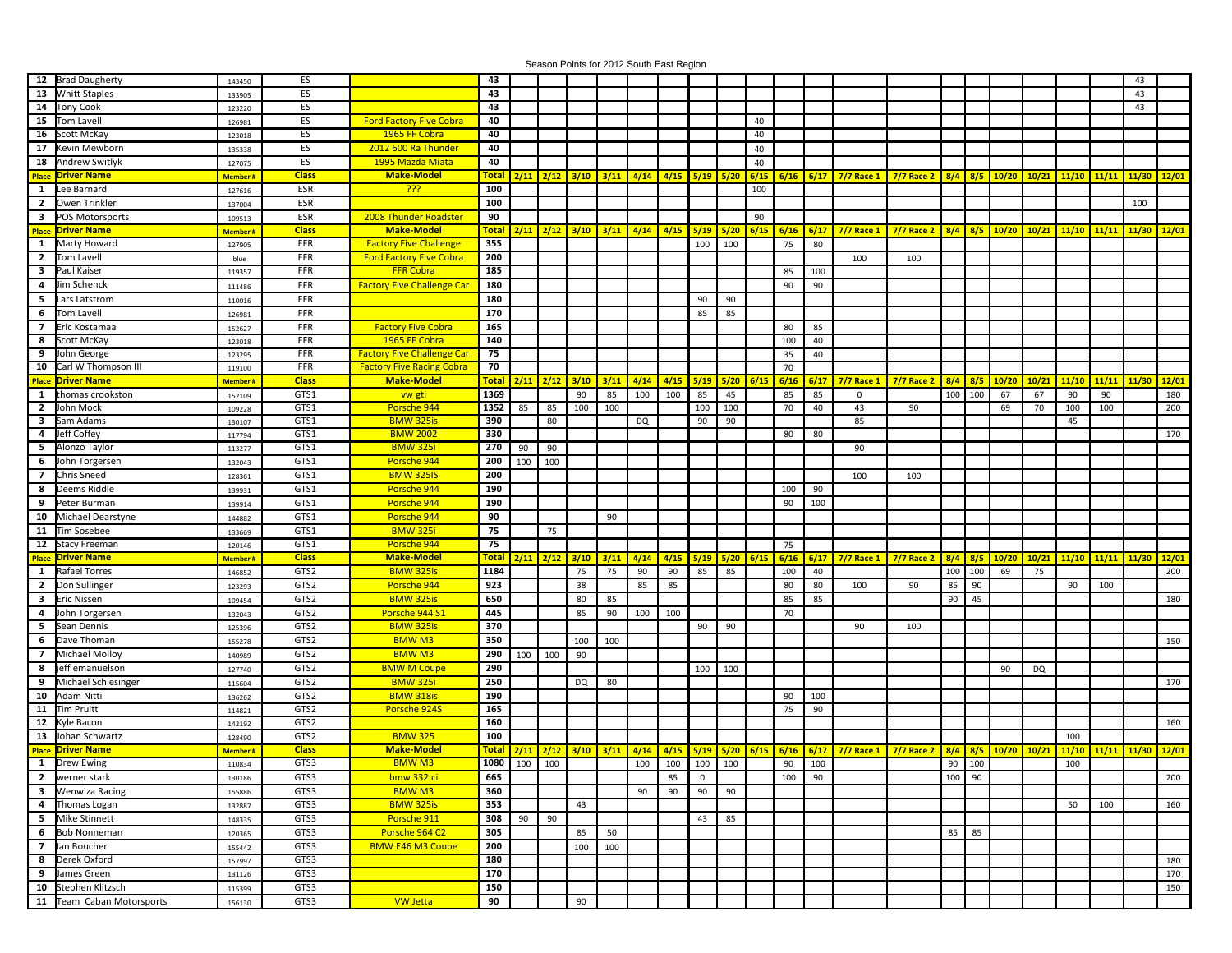|                         | <b>Place Driver Name</b>               | <b>Member#</b>           | <b>Class</b>         | <b>Make-Model</b>                       |                             | Total   2/11   2/12 |               | 3/10      |      |               |                  |             |             |      |                  |           | 3/11   4/14   4/15   5/19   5/20   6/15   6/16   6/17   7/7 Race 1   7/7 Race 2   8/4   8/5 |                        |           |           | $10/20$ 10/21 |       | 11/10 11/11 11/30                                    |               |                   | 12/01 |
|-------------------------|----------------------------------------|--------------------------|----------------------|-----------------------------------------|-----------------------------|---------------------|---------------|-----------|------|---------------|------------------|-------------|-------------|------|------------------|-----------|---------------------------------------------------------------------------------------------|------------------------|-----------|-----------|---------------|-------|------------------------------------------------------|---------------|-------------------|-------|
| 1                       | Fred Dow                               | 137451                   | GTS4                 | Porsche GT3                             | 700                         |                     |               | 85        | 85   |               |                  | 90          | 90          |      | 90               | 100       |                                                                                             |                        |           |           |               |       |                                                      |               |                   | 160   |
|                         | 2 david richardson                     | 137315                   | GTS4                 | Porsche C2                              | 650                         |                     |               | 100       | 80   |               |                  |             |             |      | 100              | <b>DQ</b> |                                                                                             |                        | 100       | 100       |               |       |                                                      |               |                   | 170   |
| 3                       | David Pahl                             | 142877                   | GTS4                 | Porsche 996                             | 550                         |                     |               | 90        | 100  |               |                  |             |             |      |                  |           |                                                                                             |                        | 90        | 90        |               |       |                                                      |               |                   | 180   |
| 4                       | bob hahnemann                          |                          | GTS4                 | porsche 944 turbo                       | 200                         |                     |               |           |      | 100           | 100              |             |             |      |                  |           |                                                                                             |                        |           |           |               |       |                                                      |               |                   |       |
| 5                       | werner stark                           | 137490                   | GTS4                 | bmw 332 ci                              | 200                         |                     |               |           |      |               |                  | 100         | 100         |      |                  |           |                                                                                             |                        |           |           |               |       |                                                      |               |                   |       |
| 6                       | Alex Reznikov                          | 130186                   |                      |                                         | 200                         |                     |               |           |      |               |                  |             |             |      |                  |           |                                                                                             |                        |           |           |               |       |                                                      |               |                   | 200   |
| $\overline{7}$          | Drew Ewing                             | 133351                   | GTS4<br>GTS4         | <b>BMW M3</b>                           | 170                         |                     |               |           | 90   |               |                  |             |             |      |                  |           |                                                                                             |                        |           |           |               |       |                                                      |               |                   |       |
|                         |                                        | 110834                   |                      |                                         |                             |                     |               | 80        |      |               |                  |             |             |      |                  |           |                                                                                             |                        |           |           |               |       |                                                      |               |                   |       |
| 8                       | Michael Molloy                         | 140989                   | GTS4                 | <b>Porsche GT3</b><br><b>Make-Model</b> | $\mathbf 0$<br><b>Total</b> |                     |               | <b>DQ</b> |      |               |                  |             |             |      |                  |           |                                                                                             |                        |           |           |               |       |                                                      |               |                   |       |
| <b>Place</b><br>1       | <b>Driver Name</b><br>William Goldfarb | <mark>Member</mark> #    | <b>Class</b><br>GTS5 | <b>BMWM3</b>                            | 100                         | $2/11$ $2/12$       |               | 3/10      | 3/11 | 4/14          | 4/15             | 5/19        | 5/20        |      |                  |           | 6/15 6/16 6/17 7/7 Race 1                                                                   | $7/7$ Race 2           |           | $8/4$ 8/5 | 10/20         | 10/21 |                                                      | $11/10$ 11/11 | 11/30             | 12/01 |
|                         |                                        | 110677                   |                      |                                         |                             |                     |               |           |      |               |                  |             | 100         |      |                  |           |                                                                                             |                        |           |           |               |       |                                                      |               |                   |       |
| $\overline{2}$          | jared stoops                           | 140556                   | GTS5                 | Porsche GT3                             | 100                         |                     |               |           |      |               |                  |             |             |      | 100              |           |                                                                                             |                        |           |           |               |       |                                                      |               |                   |       |
| <b>Place</b>            | <b>Driver Name</b>                     | <mark>Member</mark> #    | <b>Class</b>         | <b>Make-Model</b>                       | <b>Tota</b>                 | $2/11$ $2/12$       |               | 3/10      | 3/11 | 4/14          | 4/15             | 5/19        | 5/20        | 6/15 |                  |           | $6/16$ 6/17 7/7 Race 1                                                                      | <b>7/7 Race 2</b>      | $8/4$ 8/5 |           | 10/20         | 10/21 | $11/10$ 11/11                                        |               | 11/30             | 12/01 |
| $\mathbf{1}$            | <b>Barry Davison</b>                   | 148790                   | GTSU                 | <b>Porsche GT3</b>                      | 300                         |                     |               |           |      |               |                  |             |             |      | 100              |           |                                                                                             |                        |           |           |               |       |                                                      |               |                   | 200   |
| $\overline{2}$          | Michael Lesmerises                     | 123723                   | GTSU                 | vw Corrado                              | 200                         | 100                 | 100           |           |      |               |                  |             |             |      |                  |           |                                                                                             |                        |           |           |               |       |                                                      |               |                   |       |
| $\overline{\mathbf{3}}$ | Patrick Clifford                       | 116939                   | GTSU                 | Porsche 944 944T                        | 200                         |                     |               | 100       | 100  |               |                  |             |             |      |                  |           |                                                                                             |                        |           |           |               |       |                                                      |               |                   |       |
| $\overline{a}$          | Dan Clarke                             | 153944                   | GTSU                 | <b>Porsche Cayman</b>                   | 190                         |                     |               |           |      |               |                  |             |             |      | 90               | 100       |                                                                                             |                        |           |           |               |       |                                                      |               |                   |       |
| 5                       | Ary Krau                               | 150270                   | GTSU                 | Porsche GT3 Cup                         | 190                         |                     |               |           |      |               |                  |             |             |      |                  |           |                                                                                             |                        | 100       | 90        |               |       |                                                      |               |                   |       |
| 6                       | Gustavo Figueroa                       | 136979                   | GTSU                 | Porsche GT3 Cup                         | 190                         |                     |               |           |      |               |                  |             |             |      |                  |           |                                                                                             |                        | 90        | 100       |               |       |                                                      |               |                   |       |
| $\overline{7}$          | Geoff Isringhausen                     | 149486                   | GTSU                 | <b>Porsche Cayman</b>                   | 175                         |                     |               |           |      |               |                  |             |             |      | 85               | 90        |                                                                                             |                        |           |           |               |       |                                                      |               |                   |       |
| 8                       | Matt Hahnemann                         | 151966                   | GTSU                 | Porsche 944                             | 100                         |                     |               |           |      | 100           |                  |             |             |      |                  |           |                                                                                             |                        |           |           |               |       |                                                      |               |                   |       |
| 9                       | Fred Benedict                          | 114971                   | GTSU                 | porsche 914 race car                    | 100                         |                     |               |           |      |               |                  | 100         |             |      |                  |           |                                                                                             |                        |           |           |               |       |                                                      |               |                   |       |
|                         | 10  Don Sullinger                      | 123293                   | GTSU                 | Porsche 944                             | 50                          |                     | 50            |           |      |               |                  |             |             |      |                  |           |                                                                                             |                        |           |           |               |       |                                                      |               |                   |       |
|                         | <b>Place Driver Name</b>               | <mark>Member #</mark>    | <b>Class</b>         | <b>Make-Model</b>                       | <b>Total</b>                | 2/11                | 2/12          | 3/10      | 3/11 | 4/14          | 4/15             |             | $5/19$ 5/20 | 6/15 | $6/16$ 6/17      |           | $7/7$ Race 1                                                                                | $7/7$ Race 2           | $8/4$ 8/5 |           | 10/20         | 10/21 |                                                      | $11/10$ 11/11 | 11/30             | 12/01 |
| $\mathbf{1}$            | Rob Oxford                             | 132769                   | Honda Chal 1         | Honda S2000                             | 1288                        |                     |               | 75        | 80   | 80            | 80               | 80          | 85          |      | 70               | 80        |                                                                                             |                        | 85        | 85        | 69            | 69    | 100                                                  | 100           |                   | 150   |
|                         | 2 Brad Wood                            | 142055                   | Honda Chal 1         | <b>Acura Integra</b>                    | 670                         |                     |               |           |      | 100           | 100              | 100         | 100         |      |                  |           |                                                                                             |                        |           |           | 100           | 100   |                                                      |               |                   | 70    |
| $\overline{\mathbf{3}}$ | Karl Kondor                            | 110406                   | Honda Chal 1         | <b>Honda Accord</b>                     | 650                         |                     |               | 100       | 100  |               | 90               |             |             |      | 90               | 90        |                                                                                             |                        |           |           |               |       |                                                      |               |                   | 180   |
|                         | 4 Shane Lovely                         | 123863                   | Honda Chal 1         | <b>Honda Civic DX</b>                   | 638                         |                     |               | 85        | 85   | 85            | 85               | 85          | 43          |      |                  |           |                                                                                             |                        |           |           |               |       |                                                      |               |                   | 170   |
| 5                       | Michael Kelley                         | 126797                   | Honda Chal 1         | <b>Honda Civic</b>                      | 544                         |                     |               |           |      |               |                  |             |             |      | 69               | 75        |                                                                                             |                        |           | 80        |               |       | 90                                                   | 90            |                   | 140   |
| 6                       | John Reamer                            | 120385                   | Honda Chal 1         | <b>Acura Integra</b>                    | 525                         |                     |               | 90        | 90   | 90            | 75               | 90          | 90          |      |                  |           |                                                                                             |                        |           |           |               |       |                                                      |               |                   |       |
| $\overline{7}$          | Iourie Gorine                          | 142435                   | Honda Chal 1         | <b>Acura RSX</b>                        | 500                         |                     |               | 80        |      |               |                  |             |             |      | 85               | 85        |                                                                                             |                        | 90        |           |               |       |                                                      |               |                   | 160   |
| 8                       | Ron Rigdon                             | 129071                   | Honda Chal 1         | Honda S2000                             | 400                         |                     |               |           |      |               |                  |             |             |      | 100              | 100       |                                                                                             |                        |           |           |               |       |                                                      |               |                   | 200   |
| 9                       | Kris Popovic                           | 149091                   | Honda Chal 1         | <b>Acura Integra</b>                    | 345                         |                     |               |           |      |               |                  |             |             |      | 80               | 35        |                                                                                             |                        |           | 90        | 70            | 70    |                                                      |               |                   |       |
| 10                      | chad slagg                             | 109933                   | Honda Chal 1         | <b>Honda Civic Si</b>                   | 200                         |                     |               |           |      |               |                  |             |             |      |                  |           |                                                                                             |                        | 100       | 100       |               |       |                                                      |               |                   |       |
| 11                      | John Oldt                              | MA <sub>2</sub>          | Honda Chal 1         |                                         | 180                         |                     |               |           |      |               |                  |             |             |      |                  |           |                                                                                             |                        |           |           | 90            | 90    |                                                      |               |                   |       |
|                         | 12 Michael Harris                      | MA1                      | Honda Chal 1         |                                         | 170                         |                     |               |           |      |               |                  |             |             |      |                  |           |                                                                                             |                        |           |           | 85            | 85    |                                                      |               |                   |       |
| 13                      | Matthew Briddel                        | MA3                      | Honda Chal 1         |                                         | 155                         |                     |               |           |      |               |                  |             |             |      |                  |           |                                                                                             |                        |           |           | 80            | 75    |                                                      |               |                   |       |
|                         | 14 Andrew Lee                          | MA4                      | Honda Chal 1         |                                         | 155                         |                     |               |           |      |               |                  |             |             |      |                  |           |                                                                                             |                        |           |           | 75            | 80    |                                                      |               |                   |       |
| 15                      | Jim Glanton                            | 132082                   | Honda Chal 1         | Honda S2000                             | 145                         |                     |               |           |      |               |                  |             |             |      | 75               | 70        |                                                                                             |                        |           |           |               |       |                                                      |               |                   |       |
|                         | 16 Brian Yorks                         | 142916                   | Honda Chal 1         | Honda S2000                             | 40                          |                     |               |           |      |               |                  |             |             |      |                  |           |                                                                                             |                        |           | 40        |               |       |                                                      |               |                   |       |
|                         | <b>Place Driver Name</b>               | Member #                 | <b>Class</b>         | <b>Make-Model</b>                       | <b>Total</b>                |                     | $2/11$ $2/12$ | 3/10      | 3/11 | 4/14          | 4/15             | $5/19$ 5/20 |             | 6/15 | $6/16$ 6/17      |           | $7/7$ Race 1                                                                                | <b>7/7 Race 2</b>      | 8/4       | 8/5       | 10/20         | 10/21 | 11/10                                                | 11/11         | 11/30             | 12/01 |
| $\mathbf{1}$            | Todd Brooks                            | 156298                   | Legends              | <b>Chevy Sedan</b>                      | 800                         |                     |               |           |      |               |                  |             |             |      |                  |           | 100                                                                                         | 100                    | 100       | 100       |               |       | 100                                                  | 100           |                   | 200   |
|                         | 2 Jeff Williams                        | 129944                   | Legends              | Legends                                 | 510                         |                     |               |           |      |               |                  |             |             |      |                  |           | 90                                                                                          | 90                     | 50        | 90        | 100           | 90    |                                                      |               |                   |       |
| <b>Place</b>            | <b>Driver Name</b>                     | <mark>Member #</mark>    | <b>Class</b>         | <b>Make-Model</b>                       | <b>Total</b>                | $2/11$ $2/12$       |               | 3/10      | 3/11 | 4/14          | 4/15             | 5/19        | 5/20        | 6/15 | $6/16$ 6/17      |           | <b>7/7 Race 1</b>                                                                           | <b>7/7 Race 2</b>      | 8/4       | 8/5       | 10/20         | 10/21 | $11/10$ 11/11                                        |               | 11/30             | 12/01 |
| $\mathbf{1}$            | Morris Morgan                          | 145308                   | PTA                  | <b>Chevolet Corvette Z06</b>            | 820                         |                     | 100           |           |      | 100           | 90               | 90          | 100         |      | 75               | 85        | 90                                                                                          | 90                     |           |           |               |       |                                                      |               |                   |       |
| $\overline{2}$          | Kevin Harvey                           | 144794                   | PTA                  | <b>Chevrolet Corvette Z06</b>           | 600                         |                     | 90            |           |      | 90            | 100              |             |             |      | 80               | 40        | 100                                                                                         | 100                    |           |           |               |       |                                                      |               |                   |       |
| $\overline{\mathbf{3}}$ | Mark Nunnally                          | 138529                   | PTA                  | <b>Chevy Corvette Z06</b>               | 200                         |                     |               |           |      |               |                  |             |             |      | 100              | 100       |                                                                                             |                        |           |           |               |       |                                                      |               |                   |       |
| 4                       | <b>Brian Bowers</b>                    | 132805                   | PTA                  | <b>Chevrolet Z06</b>                    | 180                         |                     |               |           |      |               |                  |             |             |      | 90               | 90        |                                                                                             |                        |           |           |               |       |                                                      |               |                   |       |
| 5                       | Scott Perkins                          | 134729                   | PTA                  | <b>Chevrolet Corvette</b>               | 165                         |                     |               |           |      |               |                  |             |             |      | 85               | 80        |                                                                                             |                        |           |           |               |       |                                                      |               |                   |       |
| 6                       | Alex Reznikov                          | 133351                   | PTA                  | <b>Chevy Corvette</b>                   | 100                         |                     |               |           |      |               |                  | 100         |             |      |                  |           |                                                                                             |                        |           |           |               |       |                                                      |               |                   |       |
|                         | <b>7</b> Jasper Sahlberg               | 151647                   | PTA                  | <b>Westfield Megabusa</b>               | 85                          |                     | 85            |           |      |               |                  |             |             |      |                  |           |                                                                                             |                        |           |           |               |       |                                                      |               |                   |       |
|                         | <b>Place Driver Name</b>               | <b>Member#</b>           | <b>Class</b>         | <b>Make-Model</b>                       |                             | Total $2/11$ $2/12$ |               | 3/10      | 3/11 | 4/14          | 4/15             |             | $5/19$ 5/20 |      | $6/15$ 6/16 6/17 |           | 7/7 Race 1 7/7 Race 2                                                                       |                        |           | $8/4$ 8/5 | 10/20         | 10/21 |                                                      |               | 11/10 11/11 11/30 | 12/01 |
|                         | 1 Robert Rutzky                        | 140464                   | PTB                  | <b>Subaru Legacy GT</b>                 | 1310                        |                     |               | 100       | 100  | 100           | 100              | 100         | 100         |      | 45               | 85        |                                                                                             |                        |           | 100 100   | 90            | 90    |                                                      |               |                   | 200   |
|                         | 2 Jason Plante                         | 123692                   | PTB                  | honda delsol                            | 690                         | 100                 |               | 90        | 90   | 90            | 45               |             |             |      |                  | 90        | 100                                                                                         |                        | 85        |           |               |       |                                                      |               |                   |       |
|                         | 3 John Davidson                        | 126950                   | PTB                  | Nissan 350z                             | 355                         |                     |               |           |      | 85            | 90               | 90          | 90          |      |                  |           |                                                                                             |                        |           |           |               |       |                                                      |               |                   |       |
|                         | 4 Brian Yorks                          | 142916                   | PTB                  | Honda S2000                             | 290                         |                     |               |           |      |               |                  |             |             |      | 100              | 100       |                                                                                             |                        | 90        |           |               |       |                                                      |               |                   |       |
|                         | 5 Jeff Williams                        |                          | PTB                  | <b>Toyota Celica</b>                    | 185                         | 85                  | 100           |           |      |               |                  |             |             |      |                  |           |                                                                                             |                        |           |           |               |       |                                                      |               |                   |       |
|                         | 6 matt ford                            | 129944                   | PTB                  | <b>VW</b> corado                        | 180                         | 90                  | 90            |           |      |               |                  |             |             |      |                  |           |                                                                                             |                        |           |           |               |       |                                                      |               |                   |       |
|                         | 7 Joshua England                       | 134036                   | PTB                  | <b>Ford Mustang</b>                     | 133                         |                     |               |           |      |               |                  |             |             |      | 90               | 43        |                                                                                             |                        |           |           |               |       |                                                      |               |                   |       |
|                         | <b>Place Driver Name</b>               | 141288<br><b>Member#</b> | <b>Class</b>         | <b>Make-Model</b>                       |                             | Total $2/11$ $2/12$ |               | 3/10      |      | $3/11$ $4/14$ | $4/15$ 5/19 5/20 |             |             | 6/15 |                  |           | 6/16 6/17 7/7 Race 1                                                                        | 7/7 Race 2   8/4   8/5 |           |           |               |       | <mark>  10/20   10/21   11/10   11/11   11/30</mark> |               |                   | 12/01 |
|                         | 1 Brandon Adams                        | 144062                   | PTC                  | <b>Toyota Corolla GTS</b>               | 250                         |                     |               | 50        |      |               |                  |             |             |      |                  |           |                                                                                             |                        |           |           |               |       |                                                      |               |                   | 200   |
|                         |                                        |                          |                      |                                         |                             |                     |               |           |      |               |                  |             |             |      |                  |           |                                                                                             |                        |           |           |               |       |                                                      |               |                   |       |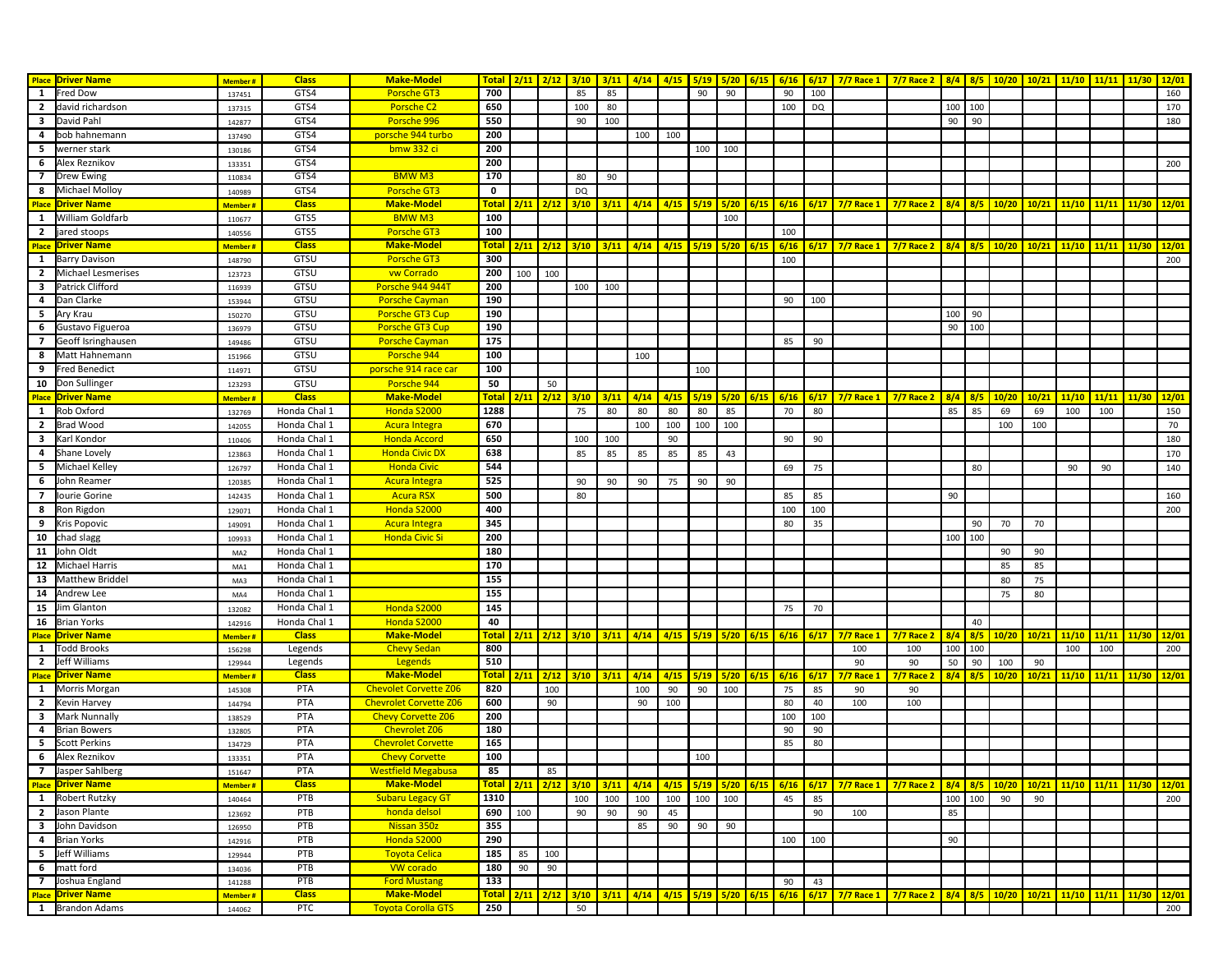Season Points for 2012 South East Region **2** Jeff Williams **2 200 200 200 200** 100 **200** 100 **200** 100 **3** Wenwiza Racing | 155886 | PTC | BMW M3 | **200** | | | | | 100 | 100 **4** 133970 PTC BMW 325i **100** 100 **5** Jeff England 117332 PTC Ford Mustang **50** 50 11/10 | 11/10 | 11/11 | 11/30 | 12/01 | 11/11 | 11/30 | 12/01 | 11/30 | 12/01 | 2/11 | 1/12 | 1/12 | 3/11 | 1/12 | 4/14 | 4/15 | 5/19 | 5/17 | 6/17 | 7/7 Race 1 | 7/7 Race 2 | 8/4 | 8/5 | 10/20 | 10/21 | 11/10 | 11/11 | 1 1 Bill Stewart 121208 PTD <mark>Mazda MX5 190</mark> 1 1 1 1 1 1 1 1 1 1 1 100 90 2 Thomas Neel | <sub>131883</sub> | PTD <mark> Mazda MX5 |</mark> 190 | | | | | | | | | | | | 90 | 100 <u>| Arc | Driver Name</u> | Arc || Arc || Arc || Ale || Make-Model || Total || 2/11 || 2/12 || 3/10 || 3/11 || 4/14 || 4/15 || 5/10 || 5/10 || 5/15 || 6/15 || 6/15 || 6/17 || 7/7 Race 1 || 7/7 Race 2 || 8/4 || 8/5 || 10/20 || **1** Tim Sosebee 1 **133669** PTE **PTE BMW 325I E36 200** 1 100 100 **2** Bryan Lewis 158597 PTE **200** 200 Place Driver Name 1996 8/5 8/4 8/5 8/4 8/5 10/20 10/21 10/20 11/11 11/10 11/11 11/30 12/01 11/10 11/11 11/30 12/01 11/11 11/30 12/01 11/11 11/30 12/01 11/11 11/30 12/01 11/11 11/30 12/01 11/11 11/30 12/01 11/11 11/30 12/01 **1** Andrew Rains 158807 PTF **200** 100 100 11/10 | 11/10 | 11/11 | 11/30 | 12/01 | 11/11 | 11/30 | 12/01 | 11/30 | 12/01 | 2/11 | 1/12 | 1/12 | 3/11 | 1/12 | 4/14 | 4/15 | 5/19 | 5/17 | 6/17 | 7/7 Race 1 | 7/7 Race 2 | 8/4 | 8/5 | 10/20 | 10/21 | 11/10 | 11/11 | 1 **1** Stephen Myers 130188 STR1 **200** 200 11/10 | 11/10 11/11 | 11/30 | 12/01 | 11/11 | 11/30 | 12/01 | 11/30 | 12/01 | 2/11 | 1/12 | 1/12 | 3/11 | 1/12 | 1/11 | 1/12 | 5/19 | 5/10 | 6/17 | 6/17 | 6/17 | 7/7 Race 1 | 7/7 Race 2 | 8/4 | 8/5 | 10/20 | 10/21 | 11/10 **1** Jesper Sahlberg | <sub>151647</sub> | STR2 <mark>| Westfield Megabusa |</mark> 900 | | | 100 | 100 | 100 | | | 100 | | 100 | | 200 | | 200 | | 200 | | 200 | | 200 | | 200 | | 200 **2** Rob Hall 113744 STR2 **190** 100 90 **3** Song-Yih Tu **109513** STR2 Suzuki Thunder Roadster **190** 90 900 900 900 900 900 100 Place Driver Name 1996 8/5 8/4 8/5 8/4 8/5 10/20 10/21 10/20 11/10 11/10 11/10 11/10 11/10 11/10 11/11 11/30 12/01 11/10 11/11 11/30 12/01 11/10 11/11 11/30 12/01 11/10 11/11 11/30 12/01 11/10 11/11 11/30 12/01 11/10 11/11 **1** Stephen DeVinney | 120011 | Spec Miata <mark> Mazda Miata |</mark> 1168 | 90 | 90 | | | | | | 100 | 90 | | 90 | | 100 | 80 | 58 | | | | 180 **2** |Nash Lawson | 141420 | Spec Miata | Mazda Miata | 735 | 100 | 100 | 100 | 100 | 100 | 100 | 100 | 100 | 100 | 100 | 100 | 100 | 100 | 100 | 100 | 100 | 100 | 100 | 100 | 100 | 100 | 100 | 100 | 100 | 1 **3** James Ballard 119790 **530** 80 70 70 85 40 45 140 **4** Jason Ball 138907 **428** 68 61 59 90 150 **5** 127552 **345** 75 80 100 90 **6** Jim Black 128411 **311** 90 85 68 68 **7** 146682 **310** 75 75 160 **8** John Cawley | 143007 | Spec Miata <mark>| Mazda Miata | 280 |</mark> | | DQ | 90 | | | | | | 90 | 100 **9** 133351 **245** 90 80 75 **10** | Daniel Tiley | 158303 | Spec Miata | Mazda Miata | 200 | | | | | | | | | | | | | | 100 | 100 **11** Lightning **200** 200 **12** Gar Robinson 155713 **190** 100 90 **13** 137724 **170** 85 85 DQ **14** Jet Hawthorne 11 **111181** 111181 **11181** Spec Miata **1 Mazda Miata 1170** 1170 85 85 **15** 127075 **170** 85 85 **16** 146765 **170** 170 **17** Tom Hart **148992 148992 165 165 165 165 165 165 165 165 165 165 18** Kyle Webb **143511** Spec Miata **1 mazda miata 1455** 165 190 75 **19** 130688 **160** 80 80 **20 D**AN HARDING | org | Spec Miata <mark> mazda miata | 155</mark> | | | | | | | | | | 75 | 80 **21** Keith May 1189 118974 **118974** Spec Miata **1182da Miata 1145** 1145 120 125 **22** 135059 **144** 75 69 **23** Deb Goodfellow **133655** Spec Miata **1 Mazda Miata 139 | 69 | 70 24** 135609 **80** DQ 80 **25** 157200 **70** 70 Place Driver Name 1996 8/5 8/4 8/5 8/4 8/5 10/20 10/21 10/20 11/11 11/10 11/11 11/30 12/01 11/10 11/11 11/30 12/01 11/11 11/30 12/01 11/11 11/30 12/01 11/11 11/30 12/01 11/11 11/30 12/01 11/11 11/30 12/01 11/11 11/30 12/01 **1** John Evans 126905 Spec Z Nissan 350Z **730** 90 100 90 90 90 90 180 2 Michael Birchfield | <sub>157981</sub> | Spec Z | Nis<mark>san 350Z | 600 |</mark> | | | | | | | | | | | | | | 100 | 100 | 100 | 100 | 100 | | 200 **3** Clark Crawford 101983 Spec Z Nissan 350Z 300 1 1 1 1 1 1 1 1 100 DQ 100 100 100 100 100 4 Bill Steinhoff | <sub>122742</sub> | Spec Z <mark>| Nissan 350Z |</mark> 200 | | | | | | | | | | | | 100 | 100 11/10 | 11/10 11/11 | 11/30 | 12/01 | 11/11 | 11/30 | 12/01 | 11/30 | 12/01 | 2/11 | 1/12 | 1/12 | 3/11 | 1/12 | 1/11 | 1/12 | 5/19 | 5/10 | 6/17 | 6/17 | 6/17 | 7/7 Race 1 | 7/7 Race 2 | 8/4 | 8/5 | 10/20 | 10/21 | 11/10 **1** 128501 SpecE30 BMW 325i **1531** 90 90 85 80 80 69 80 100 85 80 65 67 75 85 80 70 90 100 60 **2** DAVID WALSH | 125967 | SpecE30 <mark> bmw 325 |</mark> 14**03** | 69 | 34 | DQ | 61 | 65 | 69 | 90 | | 200 | 90 | | 200 | 90 | | 200 | 90 | | 200 | 90 | | 200 | 90 | | 200 **3** Robert Patton 111323 SpecE30 <mark>BMW 325is 1</mark>260 66 85 63 68 100 90 70 70 70 67 67 70 85 69 1 85 85 150 **4** 119110 SpecE30 BMW 325i **1115** 80 34 68 60 67 75 62 62 62 62 63 68 31 64 66 67 124 **5** 135795 SpecE30 BMW 325i **1108** 100 100 90 85 100 100 100 63 100 100 170 **6** |Laura Parkhurst | <sub>114972</sub> | SpecE30 | BMW 325is | 1070 | 68 | 70 | 64 | 69 | 70 | | | | 64 | 63 | 63 | 68 | 68 | 69 | | | 68 | 69 | | | 138 **7** |Fred Switzer | 121783 | SpecE30 | BMW 325 | 987 | 33 | | | | | | 75 | 75 | | 63 | 29 | 66 | 69 | 90 | 75 | 69 | 68 | 70 | 75 | | 130 **8** 135796 SpecE30 BMW 325i **885** 75 67 68 67 75 75 85 80 68 65 160 **9** Damion Moses 111379 SpecE30 <mark>BMW 325i 831</mark> 70 80 62 69 90 100 1 69 69 80 50 67 100 57 **10** Charles Taylor 115739 SpecE30 BMW 325is **810** 33 67 80 75 68 85 58 66 70 68 140 **11** Team Pink Panther 145217 SpecE30 BMW 325i **789** 75 75 DQ 85 75 32 56 65 80 100 66 80 Toyota Celica Wenwiza Racing Matthew Moorefield Thomas Neel Tim Sosebee Alfa Romeo GTV 2000 Jesper Sahlberg News Lockstein Megabusa Nester Alberta II STR2 Network Westfield Megabusa **ThunderRoadster** Song-Yih Tu Stephen DeVinney **Stephen DeVinney** Spec Miata **Nazda Miata** Niata Spec Miata **Channel Mazda Miata** Spec Miata Nazda Miata Spec Miata **Canada Mazda Miata** John Palazzolo Spec Miata Mazda Miata Spec Miata **Calculation** mazda miata Carlos Galavis **Special Carlos Carlos Galavis** Carlos Galavis And Tuesda Special And Mazda Spec Miata John Cawley **Spec Miata** Mazda Miata Niata Cawley **Spec Miata** Niata Miata Alex Reznikov Spec Miata Mazda Miata Daniel Tiley **Spec Miata** Spec Miata **Mazda Miata** Mazda Miata Ir. Burdette **Spec Miata** Spec Miata Spec Miata **Mazda Miata** James Partin North Spec Miata no mazda miata Spec Miata | **Mazda Miata** Andrew Switlyk Spec Miata (Spec Miata Markedon, Mazda Miata Miata Chris Arbuckle **Spec Miata Spec Miata** Spec Miata **Case Contrary** Mazda Miata Spec Miata **kata ini mazda miata** Scott Dennewitz **Spec Miata** Spec Miata Nazda Miata Spec Miata **kata ini mazda miata** Spec Miata **Case Contrary** Mazda Miata ames Stroud Spec Miata Number of the Spec Miata Spec Miata Number of Mazda Miata Deb Goodfellow The Contract of the Spec Miata Coordinate Mazda Miata Frank Todaro **Special Angles Contains Spec Miata** Mazda Miata Steve Fricker **Superint Contains Contains Contains Contains Contains Contains Contains Contains Contains Contain** Michael Birchfield Bill Steinhoff Steven Lako bmw 325 Sumpter Smith Eric Palacio Laura Parkhurst Fred Switzer Julio Palacio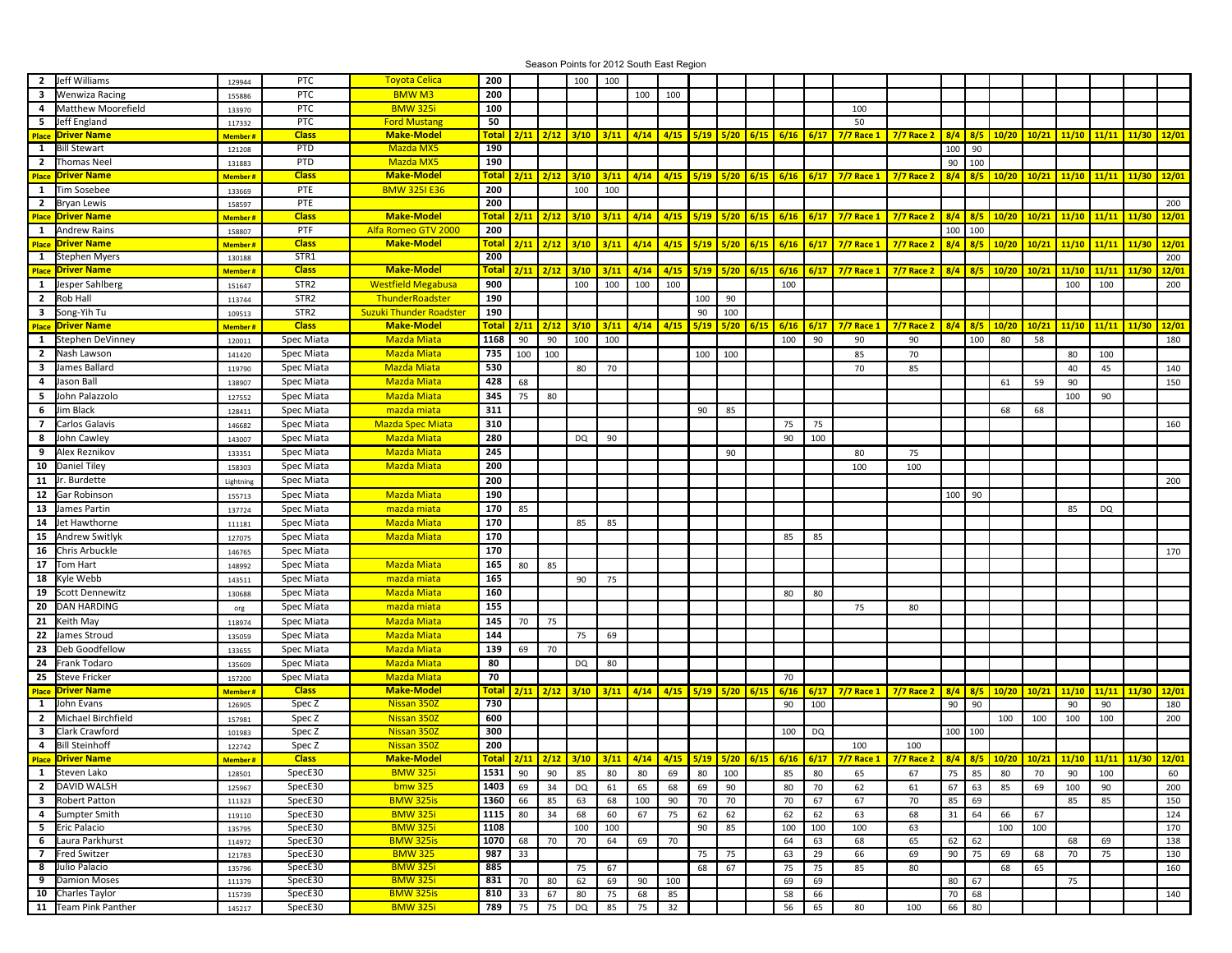| 12                      | Sandro Espinosa                   | 148479           | SpecE30         | <b>BMW 325i</b>                  | 637          |           |               |                      |      |      |             |              |              |      | 65   | 68     |                   |                   | 69  | 90  | 75          | 90          |       |       |       | 180   |
|-------------------------|-----------------------------------|------------------|-----------------|----------------------------------|--------------|-----------|---------------|----------------------|------|------|-------------|--------------|--------------|------|------|--------|-------------------|-------------------|-----|-----|-------------|-------------|-------|-------|-------|-------|
| 13                      | <b>Scott Gress</b>                | 129732           | SpecE30         | <b>BMW 325is</b>                 | 610          |           |               |                      |      | 63   | 66          | 64           | 64           |      |      |        |                   |                   | 65  | 65  |             |             | 64    | 33    |       | 126   |
| 14                      | Evan Levine                       | 132857           | SpecE30         | <b>BMW Spec E30</b>              | 534          | 100       | $\vert$ 100   |                      |      |      |             | 100          | 80           |      |      |        | 69                | 85                |     |     |             |             |       |       |       |       |
| 15                      | William Zawrotny                  | 126926           | SpecE30         | <b>BMW 325i</b>                  | 526          |           |               | 65                   | 65   |      |             | 66           | 68           |      |      |        | 64                | 66                |     |     |             |             |       |       |       | 132   |
| 16                      | al kritter                        | 141357           | SpecE30         | <b>BMW 325is</b>                 | 519          |           |               | 67                   |      | 70   | 67          |              |              |      | 60   | 60     | DQ                | 64                |     |     |             |             | 65    | 66    |       |       |
| 17                      | <b>Richard Bratton</b>            | 135518           | SpecE30         | <b>BMW 325is</b>                 | 518          |           |               |                      |      |      |             |              |              |      | 68   | 85     | 75                | 90                | 100 | 100 |             |             |       |       |       |       |
| 18                      | Team GSS Racing East              | 155760           | SpecE30         | <b>BMW 325is</b>                 | 443          | 33        |               | 69                   | 66   |      |             |              |              |      | 66   | 64     |                   |                   |     |     | 70          | 75          |       |       |       |       |
| 19                      | Jonathan Stroup                   | 121316           | SpecE30         | <b>BMW 325i</b>                  | 404          |           |               |                      |      |      |             |              |              |      | 57   |        |                   |                   | 63  | 31  |             |             | 66    | 65    |       | 122   |
| 20                      | Johan Schwartz                    | 128490           | SpecE30         | <b>BMW 325</b>                   | 391          | <b>DQ</b> |               | 31                   | 90   |      |             |              |              |      | 90   | 90     | 90                | DQ                |     |     |             |             |       |       |       |       |
| 21                      | David Herrington                  |                  | SpecE30         | <b>BMW 325is</b>                 | 337          |           |               |                      |      |      |             | 31           |              |      |      |        |                   |                   |     |     | 90          | 80          |       |       |       | 136   |
|                         |                                   | 112039           |                 |                                  | 325          |           |               |                      |      |      |             |              |              |      |      |        |                   |                   |     |     |             |             |       |       |       |       |
| 22                      | Kelly Childress                   | 119715           | SpecE30         | <b>BMW 325is</b>                 |              |           |               | 90                   | 70   | 85   | 80          |              |              |      |      |        |                   |                   |     |     |             |             |       |       |       |       |
| 23                      | jason tower                       | 135571           | SpecE30         | bmw 325is                        | 299          |           |               |                      |      |      |             | 85           | 69           |      |      |        | 70                | 75                |     |     |             |             |       |       |       |       |
| 24                      | jay marks                         | 144730           | SpecE30         | bmw e30                          | 285          | 85        | 69            |                      |      |      |             | 65           | 66           |      |      |        |                   |                   |     |     |             |             |       |       |       |       |
| 25                      | Colin Fabeny                      | 139429           | SpecE30         | <b>BMW 325is</b>                 | 265          | 67        | 68            |                      |      |      |             |              |              |      |      |        |                   |                   |     |     |             |             | 62    | 68    |       |       |
| 26                      | Christopher Tuttell               | 143069           | SpecE30         | <b>BMW 325is</b>                 | 264          |           |               |                      |      | 66   | 64          |              |              |      |      |        |                   |                   | 68  | 66  |             |             |       |       |       |       |
| 27                      | Michael Maduske                   | 125355           | SpecE30         | <b>BMW 325i</b>                  | 252          |           |               |                      |      |      |             | 67           | 65           |      |      |        |                   |                   |     |     |             |             |       |       |       | 120   |
| 28                      | Lawrence Klamecki                 | 157766           | SpecE30         | <b>BMW 325i</b>                  | 251          |           |               |                      |      |      |             |              |              |      | 59   | 59     |                   |                   |     |     | 67          | 66          |       |       |       |       |
| 29                      | Richard E Bratton Jr              | 146440           | SpecE30         | <b>BMW 325is</b>                 | 183          |           |               |                      |      |      |             |              |              |      |      |        | 61                | 62                |     |     |             |             |       |       |       | 60    |
| 30                      | Carter Hunt                       | 112416           | SpecE30         | <b>BMW 325</b>                   | 152          |           |               |                      |      |      |             |              |              |      | 67   |        |                   |                   |     |     |             | 85          |       |       |       |       |
| 31                      | <b>Broderick Bauguess</b>         | 154910           | SpecE30         | <b>BMW 325</b>                   | 149          |           |               |                      |      |      |             |              |              |      |      |        |                   |                   |     |     |             |             | 69    | 80    |       |       |
| 32                      | Michael Harness                   | 134298           | SpecE30         | <b>BMW 325is</b>                 | 134          |           |               |                      |      |      |             |              |              |      |      |        |                   |                   | 64  | 70  |             |             |       |       |       |       |
| 33                      | Mark Skeen                        | 126127           | SpecE30         | <b>BMW 3251</b>                  | 134          |           |               |                      |      |      |             |              |              |      |      |        |                   |                   |     |     |             |             | 67    | 67    |       |       |
| 34                      | Wes Flack                         | 123927           | SpecE30         | <b>BMW 325i</b>                  | 129          |           |               | 66                   | 63   |      |             |              |              |      |      |        |                   |                   |     |     |             |             |       |       |       |       |
| 35                      | Shawn Waggoner                    | 147030           | SpecE30         | <b>BMW 325iS</b>                 | 129          |           |               |                      |      | 64   | 65          |              |              |      |      |        |                   |                   |     |     |             |             |       |       |       |       |
| 36                      | Oliver Damagnez                   | 144676           | SpecE30         | <b>BMW</b>                       | 126          |           |               | 64                   | 62   |      |             |              |              |      |      |        |                   |                   |     |     |             |             |       |       |       |       |
| 37                      | Jeremy Cox                        |                  | SpecE30         | <b>BMW E30</b>                   | 122          |           |               |                      |      |      |             |              |              |      | 61   | 61     |                   |                   |     |     |             | $\mathbf 0$ |       |       |       |       |
| 38                      | Kevin Butler                      | 136797<br>127894 | SpecE30         | <b>BMW 325</b>                   | 94           |           |               |                      |      |      |             | 63           | 31           |      |      |        |                   |                   |     |     |             |             |       |       |       |       |
| 39                      | Don Stevens                       | 122849           | SpecE30         | <b>BMW 325is</b>                 | 94           |           |               |                      |      |      |             | 31           | 63           |      |      |        |                   |                   |     |     |             |             |       |       |       |       |
| 40                      |                                   |                  | SpecE30         | <b>BMW 325</b>                   | 86           |           |               |                      |      |      |             |              |              |      | 28   | 58     |                   |                   |     |     |             |             |       |       |       |       |
| 41                      | Oliver Damagnez                   | 144676           |                 | <b>BMW 325i</b>                  | 70           |           |               |                      |      |      |             |              |              |      |      |        |                   |                   |     |     |             |             |       |       |       |       |
| 42                      | Alonzo Taylor<br>jared stoops     | 113277           | SpecE30         |                                  | 69           |           |               |                      |      |      |             |              |              |      |      |        |                   |                   |     |     |             |             | DQ    | 70    |       |       |
|                         |                                   | 140556           | SpecE30         |                                  |              |           |               |                      |      |      |             |              |              |      |      |        |                   |                   |     |     |             |             |       |       |       | 69    |
|                         |                                   |                  |                 |                                  |              |           |               |                      |      |      |             |              |              |      |      |        |                   |                   |     |     |             |             |       |       |       |       |
| 43                      | Andrew Peterman                   | 129338           | SpecE30         |                                  | 67           |           |               |                      |      |      |             |              |              |      |      |        |                   |                   |     |     |             |             |       |       |       | 67    |
| 44                      | Joel Barber                       | 117930           | SpecE30         | <b>BMW 3251</b>                  | 63           |           |               |                      |      |      |             |              |              |      |      |        |                   |                   |     |     |             |             | 63    |       |       |       |
|                         | <b>Place Driver Name</b>          | Member#          | <b>Class</b>    | <b>Make-Model</b>                | <b>Total</b> |           |               | $2/11$ $2/12$ $3/10$ | 3/11 | 4/14 | 4/15        | 5/19         | 5/20         | 6/15 | 6/16 | $6/17$ | <b>7/7 Race 1</b> | <b>7/7 Race 2</b> | 8/4 |     | $8/5$ 10/20 | 10/21       | 11/10 | 11/11 | 11/30 | 12/01 |
| $\mathbf{1}$            | Paul Patrick                      | 146460           | SpecE30FUN      |                                  | 100          |           |               |                      |      |      |             |              |              |      |      |        |                   |                   |     |     |             |             |       |       |       | 100   |
|                         | <b>Place Driver Name</b>          | <b>Member#</b>   | <b>Class</b>    | <b>Make-Model</b>                | <b>Total</b> |           |               | $2/11$ $2/12$ $3/10$ | 3/11 | 4/14 | 4/15        | 5/19         | 5/20         | 6/15 | 6/16 | 6/17   | <b>7/7 Race 1</b> | <b>7/7 Race 2</b> | 8/4 | 8/5 | 10/20       | 10/21       | 11/10 | 11/11 | 11/30 | 12/01 |
| $\mathbf{1}$            | <b>QUENTIN BOATRIGHT</b>          | 145272           | Super Touring 1 | Porsche 944                      | 800          |           |               |                      |      |      |             | 100          | 100          |      | 100  | 100    |                   |                   |     |     | 100         | 100         |       |       |       | 200   |
| $\overline{2}$          | Tom Brooks                        | 144212           | Super Touring 1 | chevy corvette                   | 360          |           |               |                      |      |      |             |              |              |      | 90   | 90     |                   |                   |     |     |             |             |       |       |       | 180   |
| $\overline{\mathbf{3}}$ | Nick Hazelwood                    | 154466           | Super Touring 1 | <b>Chevrolet Corvette C6 Z06</b> | 200          |           |               |                      |      |      |             |              |              |      |      |        |                   |                   | 100 | 100 |             |             |       |       |       |       |
| 4                       | David Pintaric                    | 112459           | Super Touring 1 | <b>Dodge Viper</b>               | 190          |           |               | 90                   | 100  |      |             |              |              |      |      |        |                   |                   |     |     |             |             |       |       |       |       |
| 5                       | eric campbell                     | 141058           | Super Touring 1 | Mazda Rx7                        | 170          |           |               |                      |      |      |             |              |              |      | 85   | 85     |                   |                   |     |     |             |             |       |       |       |       |
| 6                       | <b>RAY SWEERS</b>                 | 131694           | Super Touring 1 |                                  | 170          |           |               |                      |      |      |             |              |              |      |      |        |                   |                   |     |     |             |             |       |       |       | 170   |
| $\overline{7}$          | A.R. Hoshmandy                    | 137038           | Super Touring 1 |                                  | 160          |           |               |                      |      |      |             |              |              |      |      |        |                   |                   |     |     |             |             |       |       |       | 160   |
| 8                       | Jerry Onks                        | 142465           | Super Touring 1 | <b>Chevrolet Corvette Z06</b>    | 100          |           |               | 100                  |      |      |             |              |              |      |      |        |                   |                   |     |     |             |             |       |       |       |       |
| <b>Place</b>            | <b>Driver Name</b>                | <b>Member#</b>   | <b>Class</b>    | <b>Make-Model</b>                | <b>Total</b> |           | $2/11$ $2/12$ | 3/10                 | 3/11 | 4/14 | $4/15$ 5/19 |              | 5/20         | 6/15 | 6/16 | 6/17   | $7/7$ Race 1      | <b>7/7 Race 2</b> | 8/4 |     | 8/5 10/20   | 10/21       | 11/10 | 11/11 | 11/30 | 12/01 |
| <b>1</b>                | Kevin Clifford                    | 140219           | Super Touring 2 | <b>Mazda RX7</b>                 | 915          |           |               | 100                  | 90   |      |             |              |              |      | 85   | 85     |                   |                   | 85  | 90  |             |             | 100   | 100   |       | 180   |
| $\overline{2}$          | Mark West                         | 136928           | Super Touring 2 | <b>Nissan GT-R</b>               | 580          |           |               |                      |      |      |             | 100          | 100          |      | 100  | 100    |                   |                   |     |     |             |             | 90    | 90    |       |       |
| 3                       | <b>Reese Cox</b>                  | 150093           | Super Touring 2 | <b>Chevy Corvette</b>            | 400          |           |               |                      |      |      |             |              |              |      |      |        |                   |                   | 100 | 100 |             |             |       |       |       | 200   |
| 4                       |                                   |                  | Super Touring 2 |                                  |              |           |               |                      |      |      |             |              |              |      |      |        |                   |                   |     |     |             |             |       |       |       |       |
|                         | Rob Leopard                       | 123027           |                 | <b>Chevrolet Corvette</b>        | 345          |           |               |                      |      |      |             |              |              |      | 90   | 80     |                   |                   | 90  | 85  |             |             |       |       |       |       |
| 5                       | Russ Dalba                        | 131245           | Super Touring 2 | <b>MAZDA RX-7</b>                | 335          | 85        | 90            |                      |      |      |             |              |              |      |      |        |                   |                   |     |     |             |             | 80    | 80    |       |       |
| 6                       | George Loveday                    | 141443           | Super Touring 2 | <b>Chevrolet Corvette</b>        | 190          | 90        | 100           |                      |      |      |             |              |              |      |      |        |                   |                   |     |     |             |             |       |       |       |       |
|                         | 7 Scott Perkins                   | 134729           | Super Touring 2 | <b>Chevrolet Corvette</b>        | 185          |           |               | 85                   | 100  |      |             |              |              |      |      |        |                   |                   |     |     |             |             |       |       |       |       |
| 8                       | Nicholas deKay                    | 144600           | Super Touring 2 | Mazda rx7                        | 170          |           |               |                      |      |      |             |              |              |      |      | 90     |                   |                   |     |     |             |             |       |       |       | 80    |
|                         | 9 Morris Morgan                   | 145308           | Super Touring 2 | <b>Chevolet Corvette Z06</b>     | 170          |           |               |                      |      |      |             |              |              |      |      |        |                   |                   |     |     |             |             | 85    | 85    |       |       |
|                         | 10 George Winkler                 | 131936           | Super Touring 2 |                                  | 170          |           |               |                      |      |      |             |              |              |      |      |        |                   |                   |     |     |             |             |       |       |       | 170   |
|                         | 11 Mac McCombs                    | 119499           | Super Touring 2 |                                  | 160          |           |               |                      |      |      |             |              |              |      |      |        |                   |                   |     |     |             |             |       |       |       | 160   |
|                         | $\overline{12}$ Tim Nagy          | 116698           | Super Touring 2 | Porsche 944LS                    | 133          |           |               | 90                   | 43   |      |             |              |              |      |      |        |                   |                   |     |     |             |             |       |       |       |       |
| 13                      | QUENTIN BOATRIGHT                 | 145272           | Super Touring 2 | Porsche 944                      | 100          | 100       | DQ            |                      |      |      |             | $\mathbf{0}$ | $\mathbf{0}$ |      |      |        |                   |                   |     |     |             |             |       |       |       |       |
|                         | 14 Todd Napieralski               | 156089           | Super Touring 2 | <b>Chevrolet Camaro SS</b>       | 85           |           |               |                      | 85   |      |             |              |              |      |      |        |                   |                   |     |     |             |             |       |       |       |       |
| 15                      | Jody Austin                       | 116774           | Super Touring 2 |                                  | 80           |           |               |                      |      |      |             |              |              |      |      |        |                   |                   |     |     |             |             |       |       |       | 80    |
| 16                      | Michael Smith<br>17 GREG VANNUCCI | 134722           | Super Touring 2 | <b>Chevrolet Corvette Z06</b>    | 40           |           |               |                      |      |      |             |              |              |      |      |        |                   |                   |     |     |             |             | 40    |       |       |       |